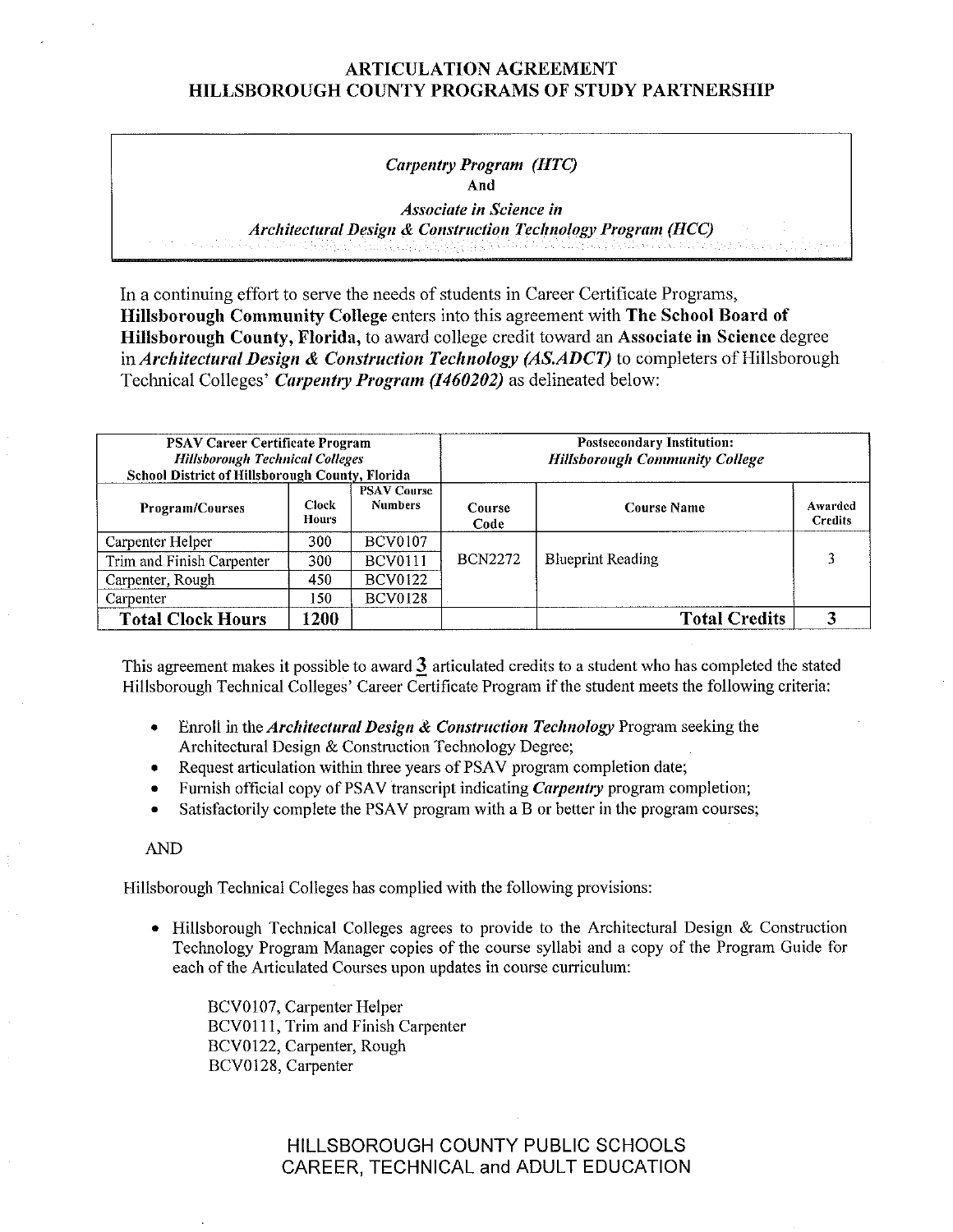• Hillsborough Technical Colleges agree to meet the teaching objectives for each of the credited courses that Hillsborough Community College does for:

BCN2272, Blueprint Reading

Hillsborough Technical Colleges agree to use the following textbooks for the Articulated Courses and not to change textbooks without the prior written pennission of the Architectural Design & Construction Technology Program Manager:

NCCER Core Curriculum Trainee Guide: Introductory Craft Skills, 5<sup>th</sup> ed., 9780134130989 NCCER Carpentry Level 1 Trainee Guide, 5<sup>th</sup> ed., 9780133402377 NCCER Carpentry Framing & Finishing Level 2 Trainee Guide, 5<sup>th</sup> ed., 9780133404302

The articulating agency will annually review the contents of the curriculum and the qualifications of teachers employed by Hillsborough County Public Schools. The purpose ofthe review is to verify that competencies are being taught and are equivalent to the postsecondary institution's course(s) which has been designated as equivalent and for which college credit is being offered.

This articulation agreement for the 3 credit(s) toward the *Hillsborough Community College Architectural Design & Construction Technology Degree* is effective upon final signature of both institutions' representatives, and will be reviewed five years from this date. This agreement may be terminated by either party upon 60 days written notice.

Signatures below indicate endorsement and attestation of this agreement.

I hereby endorse the above articulation agreement

Betty Viamontes, Chair, Board of Trustees School Board Chair

Date: f requires being via months. Chain, Board of Trustees Sec.

I hereby attest the above articulation agreement:

By: enneth Atwater, President

By:

VP of Academic Affairs Richard

Date:

**APPROVED** AS TO FORM & LEGALITY



**ORKX UP ALLESBOROUGH COUNTY PUBLIC SCHOOLS**<br>GENERAL COUNSEL CAREER TECHNICAL and ADULT FOLICATION CAREER, TECHNICAL and ADULT EDUCATION

**Hillsborough Community College The School Board of Hillsborough County, Florida** 

By: \_\_\_~&- · **By~~'==** 

0CT 1 5 2019 TAMARA SHAMBURGER

By: Jeff Eakins, Superintendent

0CT 1 5 2019 Date: 0CT 1 5 2019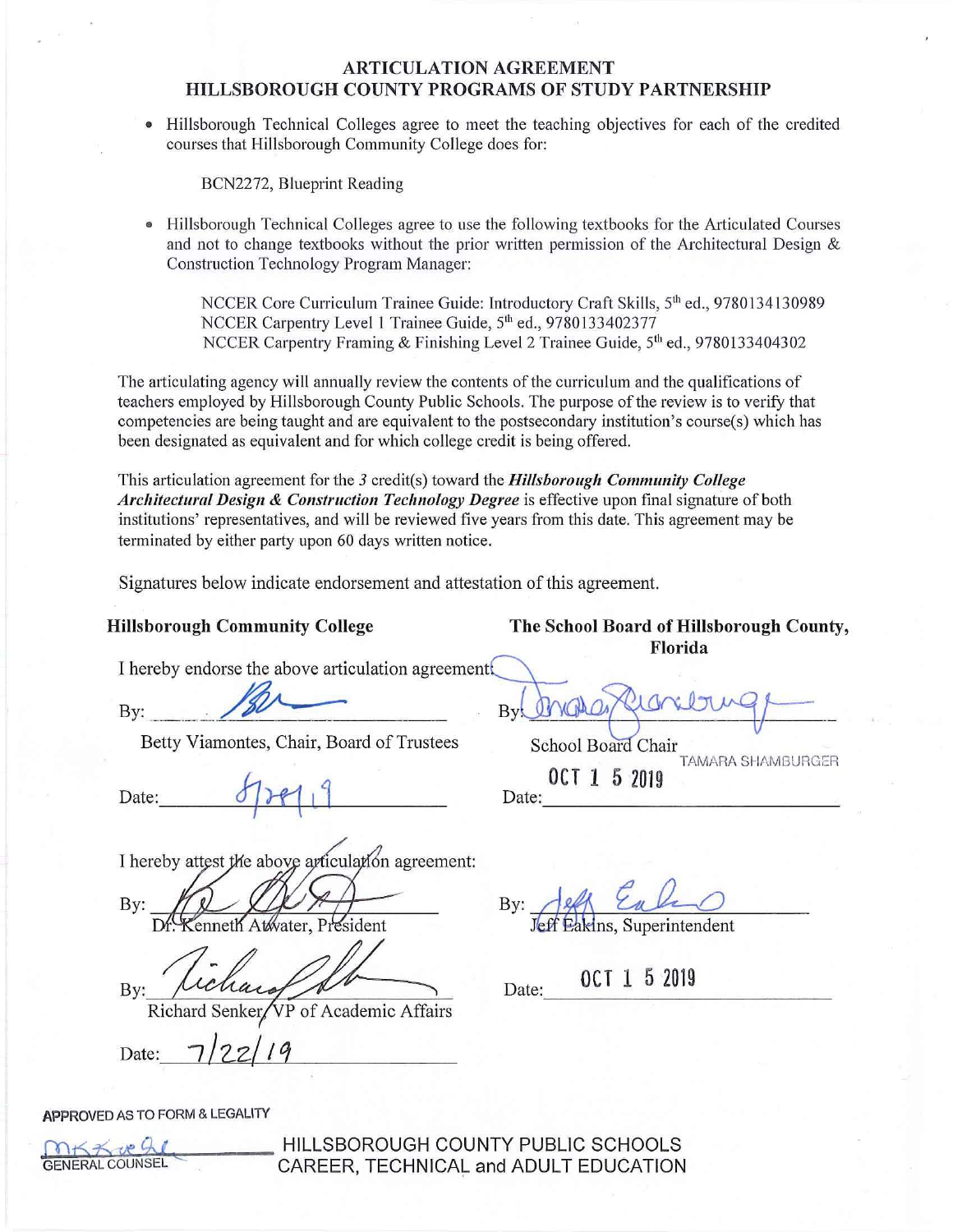# **DOCUMENTATION OF INTITAL APPROVAL OF ARTICULATION AGREEMENT Pending School Board Approval**

- X Associate in Science
- \_\_College Credit Certificate
- Advanced Technical Diploma
- Other: Specify

The attached Articulation Agreement Documentation references the following **Hillsborough Community College** program/certificate/diploma:

# **Architectural Design** & **Construction Technology For the A.S. Architectural Design & Construction Technology Degree (AS.ADCT)**

Articulation will be with:

# **The School Board of Hillsborough County, Florida (Hillsborough Technical Colleges) PSAV**

# **Carpentry (1460202)**

| <b>Secondary LEA:</b><br>School District of Hillsborough County, Florida |                              |                                         |                       | <b>Post-Secondary Institution:</b><br><b>Hillsborough Community College</b> |                           |  |
|--------------------------------------------------------------------------|------------------------------|-----------------------------------------|-----------------------|-----------------------------------------------------------------------------|---------------------------|--|
| Program/Courses                                                          | <b>Clock</b><br><b>Hours</b> | <b>PSAV</b><br>Course<br><b>Numbers</b> | <b>Course</b><br>Code | <b>Course Name</b>                                                          | Awarded<br><b>Credits</b> |  |
| Carpenter Helper                                                         | 300                          | <b>BCV0107</b>                          | <b>BCN</b><br>2272    | <b>Blueprint Reading</b>                                                    |                           |  |
| Trim and Finish Carpenter                                                | 300                          | <b>BCV0111</b>                          |                       |                                                                             |                           |  |
| Carpenter, Rough                                                         | 450                          | <b>BCV0122</b>                          |                       |                                                                             |                           |  |
| Carpenter                                                                | 150                          | <b>BCV0128</b>                          |                       |                                                                             |                           |  |
| <b>Total Clock Hours</b>                                                 | 1200.                        |                                         |                       | <b>Total credits</b>                                                        | 3                         |  |

# **Documentation of coursework:**

Identify the types of documentation examined to determine that the articulated courses represent coursework and learning outcomes that are consistent with the degree, certificate, or diploma being articulated and that the content is comparable and appropriate college-level work:

- *2S* Curriculum frameworks
- X Program Guide
- X Course Syllabi
- X Other: Textbooks used in PSAV Program (see attached)

HILLSBOROUGH COUNTY PUBLIC SCHOOLS CAREER AND TECHNICAL EDUCATION